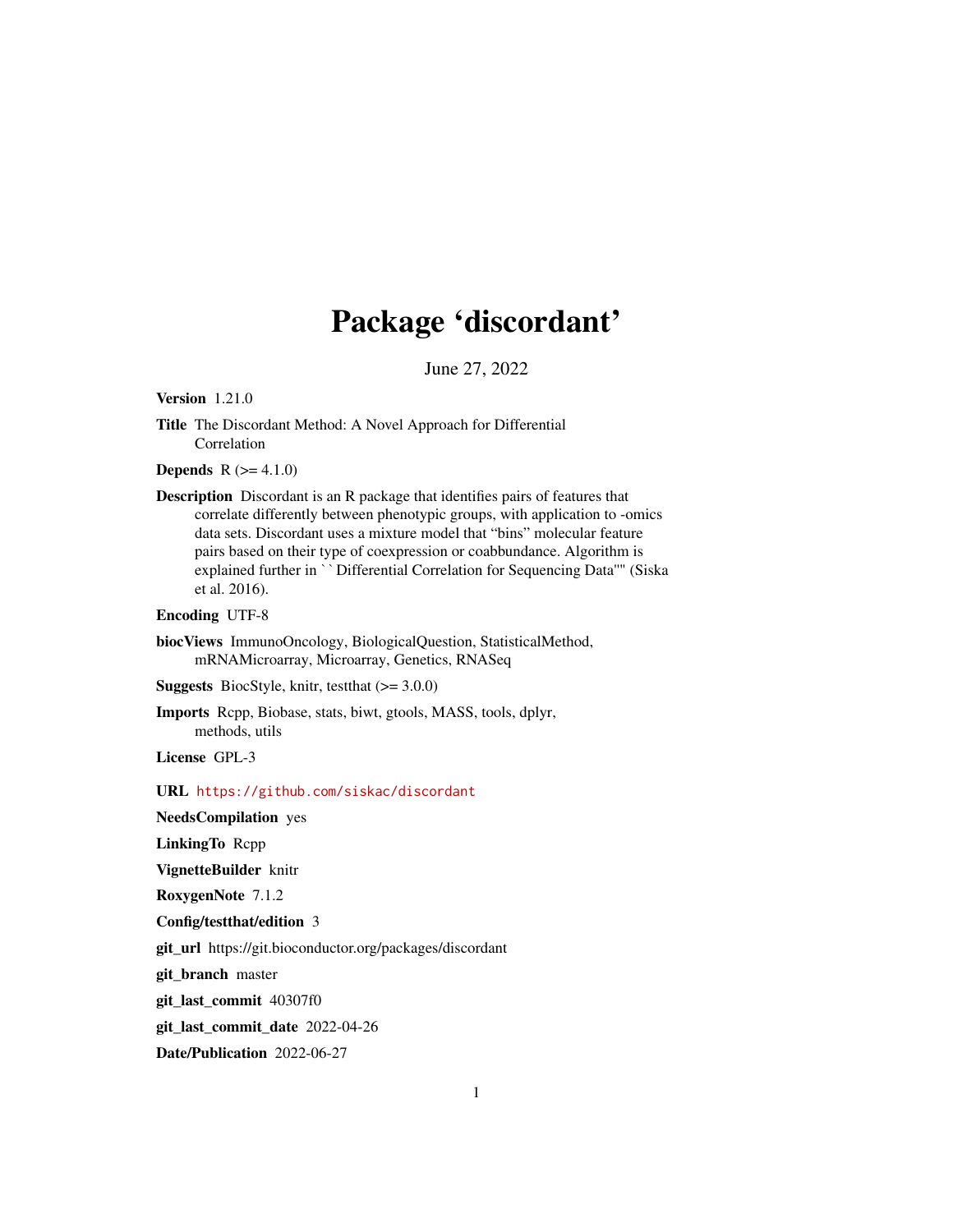<span id="page-1-0"></span>Author Charlotte Siska [aut], McGrath Max [aut, cre], Katerina Kechris [aut, cph, ths]

Maintainer McGrath Max <max.mcgrath@ucdenver.edu>

## R topics documented:

|       | $TCGA\_Breat\_RNASEq\_voom \ldots \ldots \ldots \ldots \ldots \ldots \ldots \ldots \ldots \ldots 10$                         |    |
|-------|------------------------------------------------------------------------------------------------------------------------------|----|
|       | $TCGA_GBM_mirRNA_microarray \dots \dots \dots \dots \dots \dots \dots \dots \dots \dots \dots \dots \dots \dots \dots \dots$ |    |
|       |                                                                                                                              |    |
|       |                                                                                                                              |    |
| Index |                                                                                                                              | 13 |

```
createVectors Create correlation coefficient vectors based on bivariate data
```
#### Description

Calculates correlation coefficients based on two groups of -omics bivariate data. Currently, only two groups of samples can be specified. Used to make input for discordantRun().

#### Usage

```
createVectors(
  x,
  y = NULL,groups,
  cor.method = c("spearman", "pearson", "bwmc", "sparcc")
\mathcal{E}
```
#### Arguments

| X          | ExpressionSet of -omics data                                                                         |
|------------|------------------------------------------------------------------------------------------------------|
| y          | Optional second ExpressionSet of -omics data, induces dual -omics analysis                           |
| groups     | n-length vector of 1s and 2s matching samples belonging to groups 1 and 2                            |
| cor.method | Correlation method to measure association. Options are "spearman", "pearson",<br>"bwmc" and "sparce" |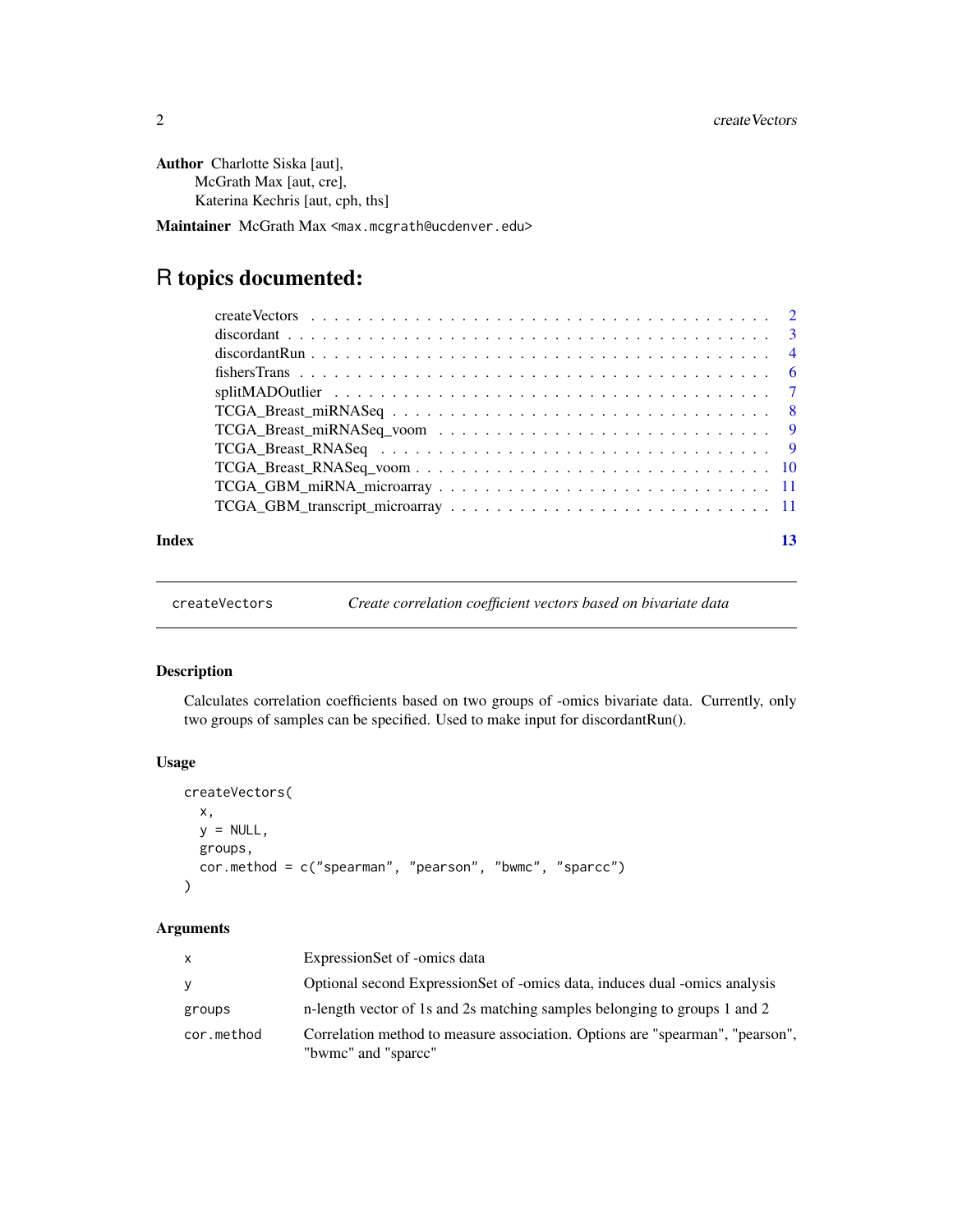#### <span id="page-2-0"></span>discordant 3

#### Details

Creates vectors of correlation coefficents based on feature pairs within x or between x and y. The names of the vectors are the feature pairs taken from x and y.

#### Value

List of two named numeric vectors. Vectors give the correlation coefficients for groups 1 and 2 respectively, and vector names give the each feature for the resptive feature pair seperated by an underscore.

#### Author(s)

Charlotte Siska <siska.charlotte@gmail.com>

Max McGrath <max.mcgrath@ucdenver.edu>

#### References

Siska C, Bowler R and Kechris K. The Discordant Method: A Novel Approach for Differential Correlation. (2015) Bioinformatics. 32(5): 690-696.

Friedman J and Alm EJ. Inferring Correlation Networks from Genomic Survey Data. (2012) PLoS Computational Biology. 8:9, e1002687.

#### Examples

```
## load data
data("TCGA_GBM_miRNA_microarray")
data("TCGA_GBM_transcript_microarray")
print(colnames(TCGA_GBM_transcript_microarray)) # look at groups
groups \leq c (rep(1,10), rep(2,20))
# transcript-transcript pairs
vectors <- createVectors(TCGA_GBM_transcript_microarray,
                         groups = groups, cor.method = c("pearson"))# miRNA-transcript pairs
vectors <- createVectors(TCGA_GBM_transcript_microarray,
                         TCGA_GBM_miRNA_microarray, groups = groups)
```
discordant *discordant: A Novel Approach for Differential Correlation*

#### Description

Discordant is a method to determine differential correlation of molecular feature pairs from -omics data using mixture models. Algorithm is explained further in Siska et al.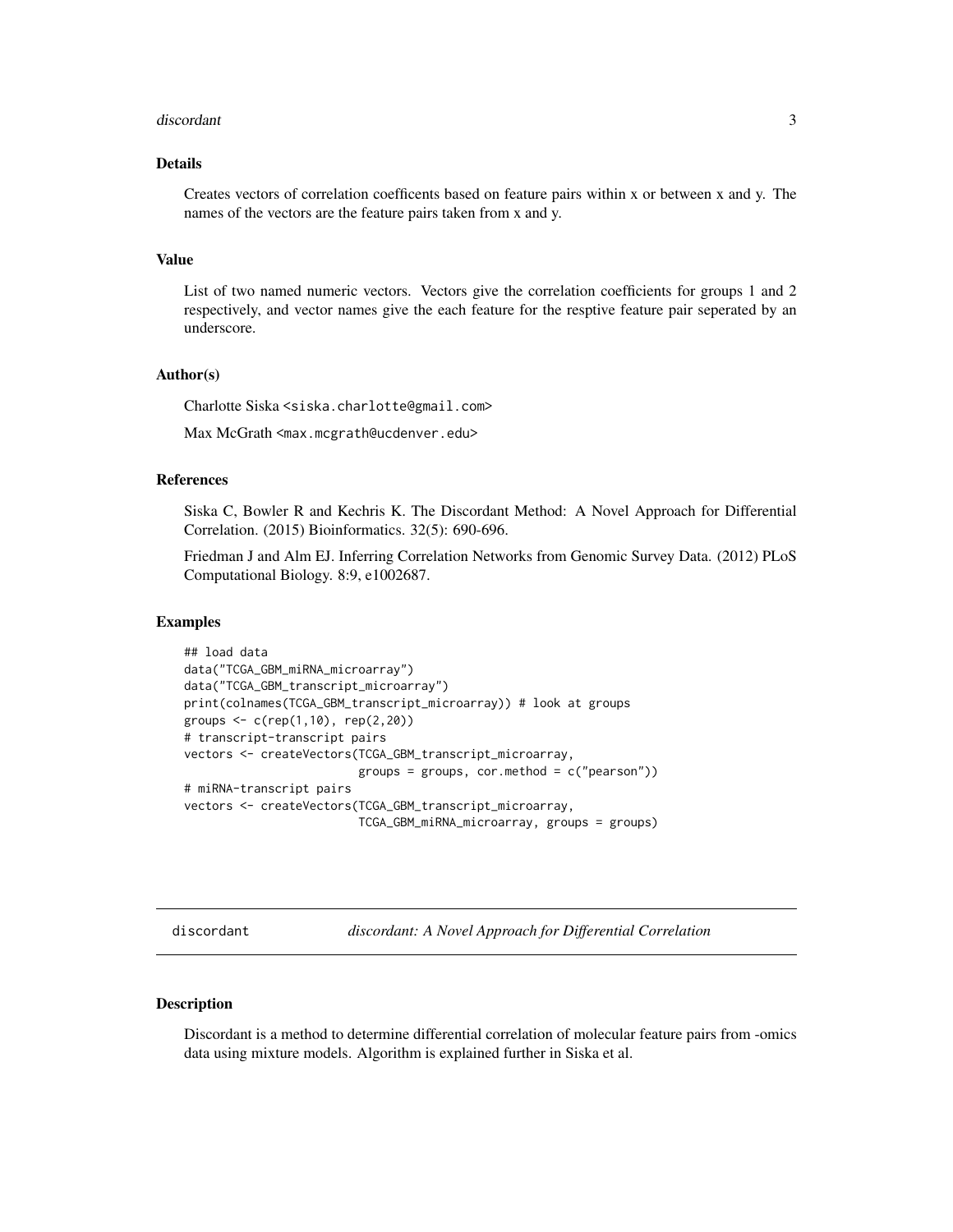#### Author(s)

Charlotte Siska Max McGrath Katerina Kechris

discordantRun *Run Discordant Algorithm*

#### Description

Runs discordant algorithm on two vectors of correlation coefficients.

#### Usage

```
discordantRun(
  v1,
  v2,
  x,
  y = NULL,transform = TRUE,
  subsampling = FALSE,
  subSize = NULL,
  iter = 100,
  components = 3
\overline{\phantom{a}}
```
#### Arguments

| v <sub>1</sub> | Vector of correlation coefficients in group 1                                                    |
|----------------|--------------------------------------------------------------------------------------------------|
| v <sub>2</sub> | Vector of correlation coefficients in group 2                                                    |
| $\mathsf{x}$   | ExpressionSet of -omics data                                                                     |
| y              | Expression Set of -omics data, induces dual -omics analysis                                      |
| transform      | If TRUE v1 and v2 will be Fisher transformed                                                     |
| subsampling    | If TRUE subsampling will be run                                                                  |
| subSize        | Indicates how many feature pairs to be used for subsampling. Default is the<br>feature size in x |
| iter           | Number of iterations for subsampling. Default is 100                                             |
| components     | Number of components in mixture model.                                                           |

<span id="page-3-0"></span>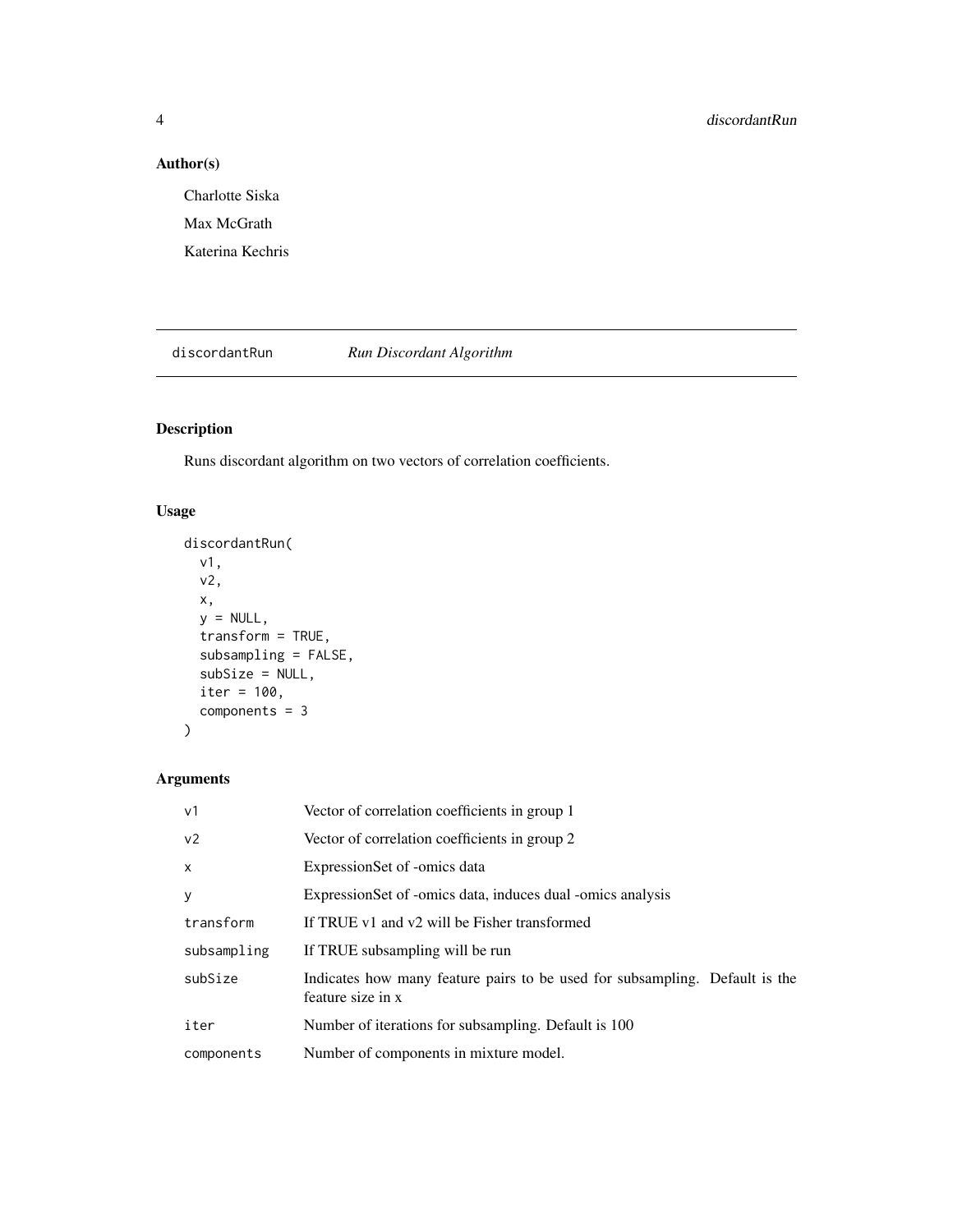#### discordantRun 5

#### Details

The discordant algorithm is based on a Gaussian mixture model. If there are three components, correlation coefficients are clustered into negative correlations (-), positive correlations (+) and no correlation (0). If there are five components, then there are two more classes for very negative correlation (–) and very positive correlations (++). All possible combinations for these components are made into classes. If there are three components, there are 9 classes. If there are five components, there are 25 classes.

The posterior probabilities for each class are generated and outputted into the value probMatrix. The value probMatrix is a matrix where each column is a class and each row is a feature pair. The values discordPPVector and discordPPMatrix are the summed differential correlation posterior probability for each feature pair. The values classVector and classMatrix are the class with the highest posterior probability for each feature pair.

#### Value

discordPPVector Vector of differentially correlated posterior probabilities.

- discordPPMatrix Matrix of differentially correlated posterior probabilities where rows and columns reflect features
- classVector Vector of classes that have the highest posterior probability
- classMatrix Matrix of classes that have hte highest posterior probability where rows and columns reflect features
- probMatrix Matrix of posterior probabilities where rows are each molecular feature pair and columns are nine different classes

loglik Final log likelihood

#### Author(s)

Charlotte Siska <siska.charlotte@gmail.com>

Max McGrath <max.mcgrath@ucdenver.edu>

#### References

Siska C, Bowler R and Kechris K. The Discordant Method: A Novel Approach for Differential Correlation (2015), Bioinformatics. 32 (5): 690-696.

Lai Y, Zhang F, Nayak TK, Modarres R, Lee NH and McCaffrey TA. Concordant integrative gene set enrichment analysis of multiple large-scale two-sample expression data sets. (2014) BMC Genomics 15, S6.

Lai Y, Adam B-l, Podolsky R, She J-X. A mixture model approach to the tests of concordance and discordancd between two large-scale experiments with two sample groups. (2007) Bioinformatics 23, 1243-1250.

#### Examples

```
# Load Data
data(TCGA_GBM_miRNA_microarray)
data(TCGA_GBM_transcript_microarray)
```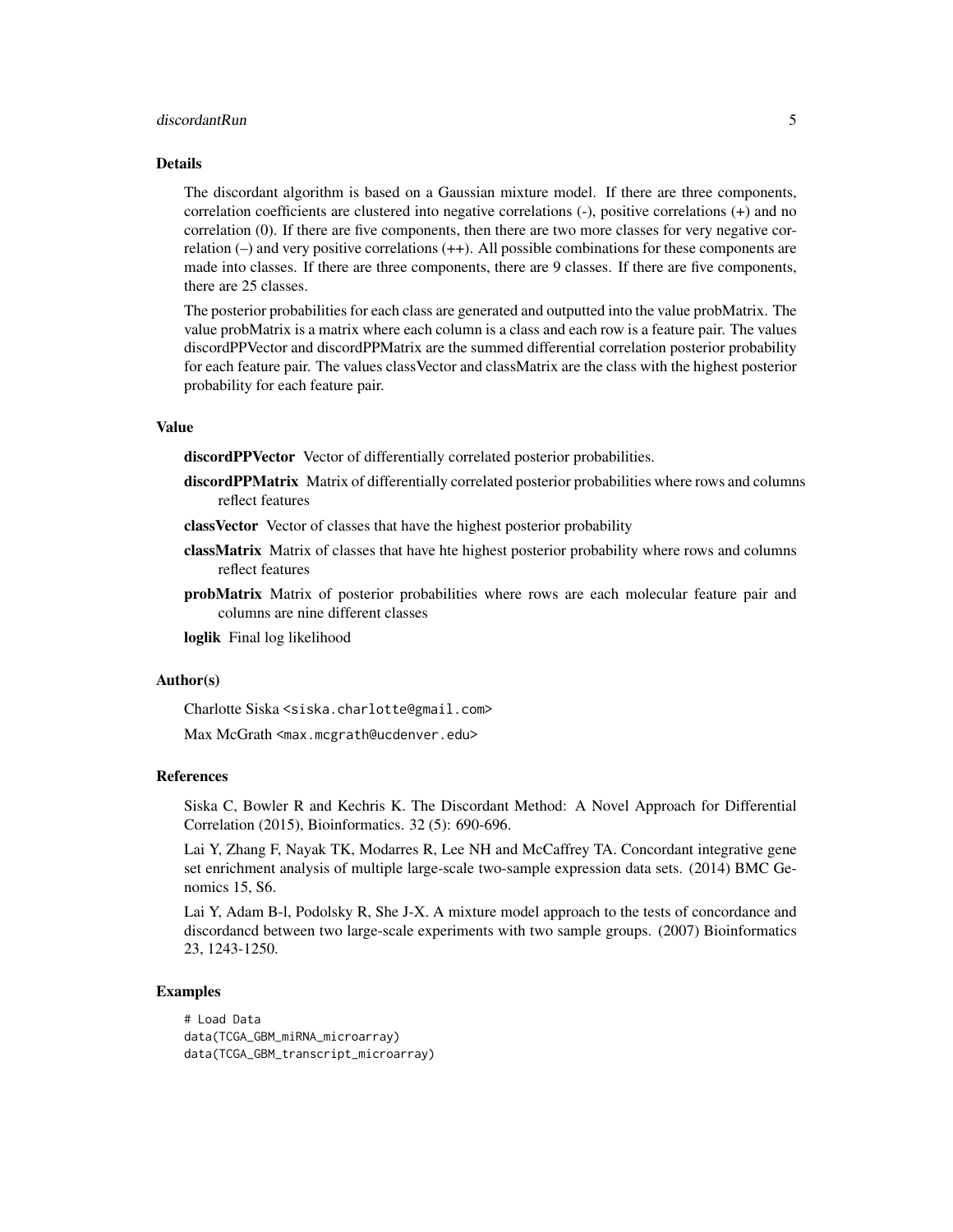#### <span id="page-5-0"></span>6 fishersTrans

```
print(colnames(TCGA_GBM_transcript_microarray)) # look at groups
groups \leq c (rep(1,10), rep(2,20))
## DC analysis on only transcripts pairs
vectors <- createVectors(TCGA_GBM_transcript_microarray,
                         groups = groups)
result <- discordantRun(vectors$v1, vectors$v2,
                        TCGA_GBM_transcript_microarray)
## DC analysis on miRNA-transcript pairs
vectors <- createVectors(TCGA_GBM_transcript_microarray,
                         TCGA_GBM_miRNA_microarray, groups = groups,
                         cor.method = c("pearson"))
result <- discordantRun(vectors$v1, vectors$v2,
                        TCGA_GBM_transcript_microarray,
                       TCGA_GBM_miRNA_microarray)
```
fishersTrans *Fisher Transformation of Pearson Correlation Coefficients to Z Scores*

#### Description

Transforms Pearsons correlation coefficients into z scores using Fishers method.

#### Usage

fishersTrans(rho)

#### Arguments

rho Integer or numeric vector of Pearson's correlation coefficients

#### Details

Fisher's transformation is when correlation coefficients are transformed into a z score. These z scores have an approximately normal distribution.

#### Value

Returns Fisher-transformed correlation coefficients

#### References

Fisher, R.A. (1915). "Frequency distribution of the values of the correlation coefficient in samples of an indefinitely large population". Biometrika (Biometrika Trust) 10 (4).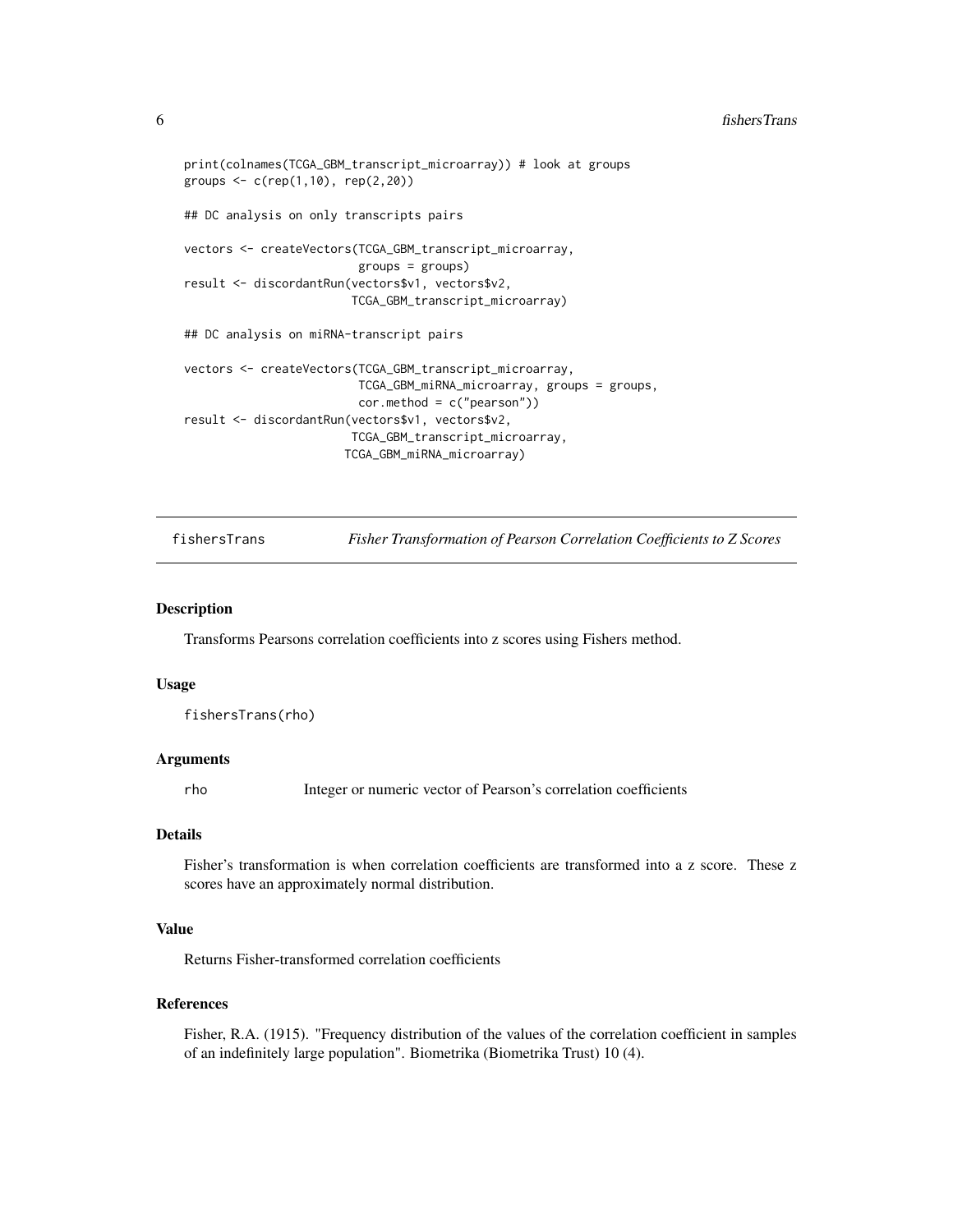#### <span id="page-6-0"></span>splitMADOutlier 7

#### Examples

## Create integer or list of Pearson's correlation coefficients.

```
library(MASS)
rhoV <- as.vector(cor(t(mvrnorm(10,rep(3,100),diag(100)))))
## Determine Fisher-Transformed z scores of rho
zV <- fishersTrans(rhoV)
```
splitMADOutlier *Outliers using left and right MAD*

#### **Description**

Identify features with outliers using left and right median absolute deviation (MAD).

#### Usage

splitMADOutlier(mat, filter0 = TRUE, threshold = 2)

#### Arguments

| mat       | m by n matrix of -omics data, where rows are features and columns samples.        |
|-----------|-----------------------------------------------------------------------------------|
| filter0   | Option to filter out features if they have at least one 0 value. Default is TRUE. |
| threshold | Threshold of how many MADs outside the left or right median is used to deter-     |
|           | mine features with outliers.                                                      |

#### Details

The purpose of this function is to determine outliers in non-symmetric distributions. The distribution is split by the median. Outliers are identifed by being however many median absolute deviations (MAD) from either split distribution.

#### Value

mat.filtered Input matrix where features with outliers filtered out.

index Index of features that have no outliers.

#### References

Leys C, Klein O, Bernard P and Licata L. "Detecting Outliers: Do Not Use Standard Deviation Around the Mean, Use Absolute Deivation Around the Median." Journal of Experimental Social Psychology, 2013. 49(4), 764-766.

Magwene, PM, Willis JH, Kelly JK and Siepel A. "The Statistics of Bulk Segregant Analysis Using Next Generation Sequencing." PLoS Computational Biology, 2011. 7(11), e1002255.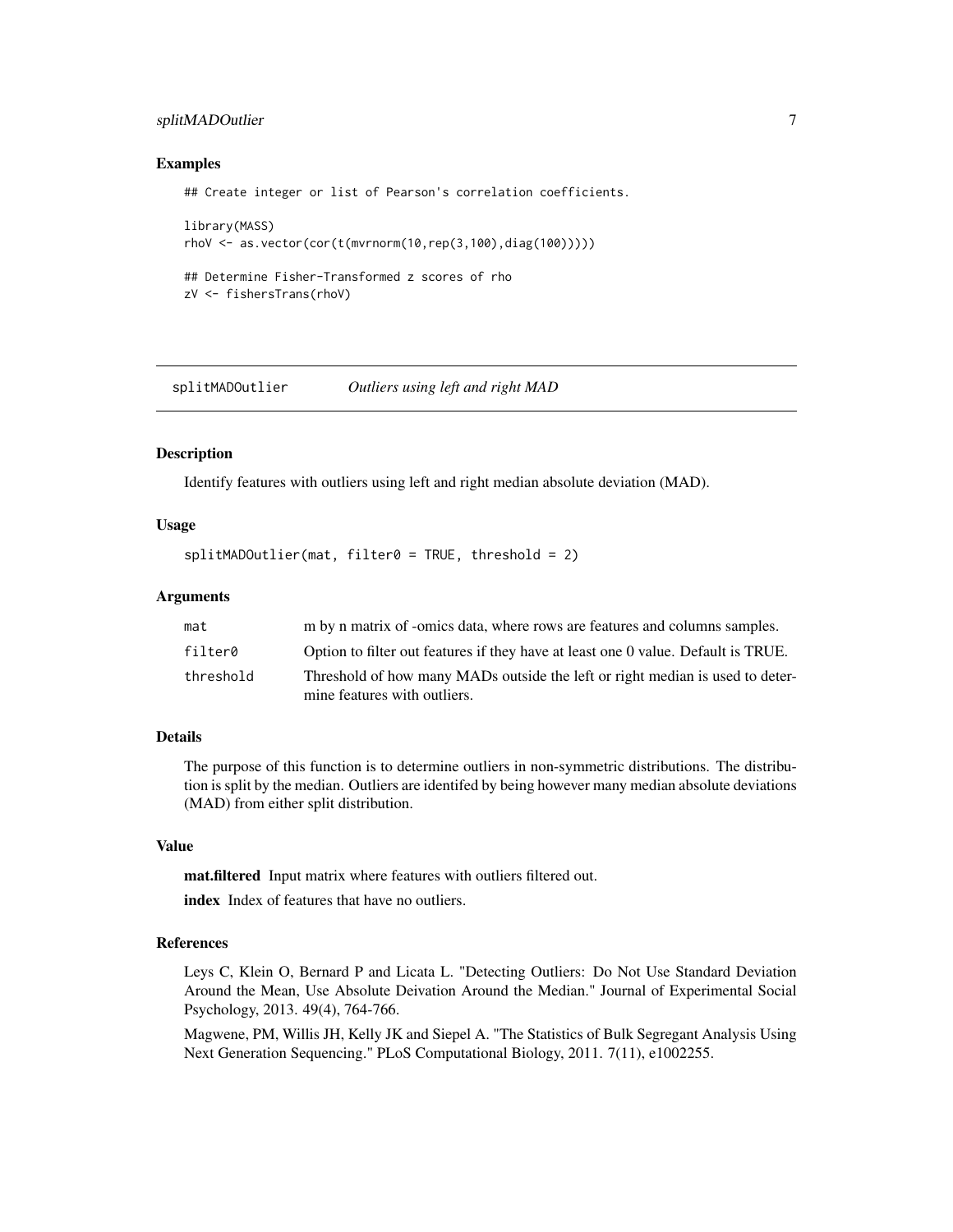#### Examples

```
## Simulate matrix of continuous -omics data.
data(TCGA_Breast_miRNASeq)
## Filter matrix based on outliers.
mat.filtered <- splitMADOutlier(TCGA_Breast_miRNASeq)$mat.filtered
```
TCGA\_Breast\_miRNASeq *Example breast miRNA-Seq count dataset.*

#### Description

This dataset contains TMM normalized voom-transformed miRNA count values from miRNASeq that was taken from the Cancer Genome Atlas, or TCGA. The dataset has 100 miRNA and 57 samples. The original dataset has 212 miRNA and 57 samples.

#### Usage

```
data(TCGA_Breast_miRNASeq)
```
#### Format

An ExpressionSet with 100 features, 57 samples

#### Source

<http://cancergenome.nih.gov/>

#### References

National Institutes of Health. The Cancer Genome Atlas.

#### Examples

data(TCGA\_Breast\_miRNASeq)

<span id="page-7-0"></span>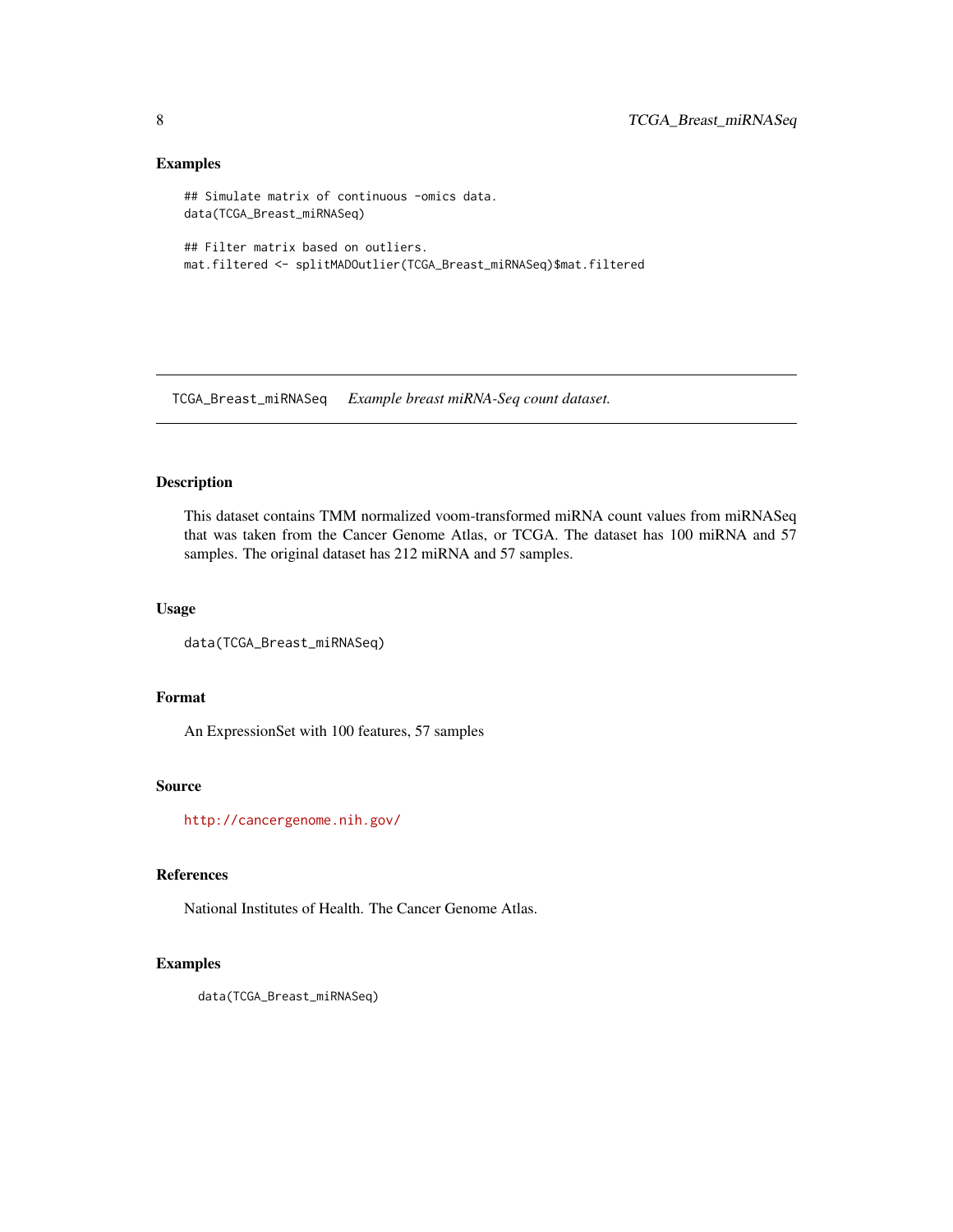<span id="page-8-0"></span>TCGA\_Breast\_miRNASeq\_voom

*Example breast miRNA-Seq voom-transformed count dataset.*

#### Description

This dataset contains TMM normalized voom-transformed miRNA count values from miRNASeq that was taken from the Cancer Genome Atlas, or TCGA. The dataset has 100 miRNA and 57 samples. The original dataset has 212 miRNA and 57 samples.

#### Usage

data(TCGA\_Breast\_miRNASeq\_voom)

#### Format

An ExpressionSet with 100 features and 57 samples

#### Source

<http://cancergenome.nih.gov/>

#### References

Charity W Law, Yunshun Chen, Wei Shi, Gordon K Smyth. voom: precision weights unlock linear model analysis tools for RNA-seq read counts. 2014. Genome Biology, 15:R29.

National Institues of Health. The Cancer Genome Atlas.

#### Examples

data(TCGA\_Breast\_miRNASeq\_voom)

TCGA\_Breast\_RNASeq *TCGA Breast Cancer RNASeq Sample Dataset*

#### Description

This dataset contains TMM normalized RNA count values from RNASeq that was taken from the Cancer Genome Atlas, or TCGA. It has 100 features and 57 samples. The original dataset had 17972 features and 57 samples.

#### Usage

data(TCGA\_Breast\_RNASeq)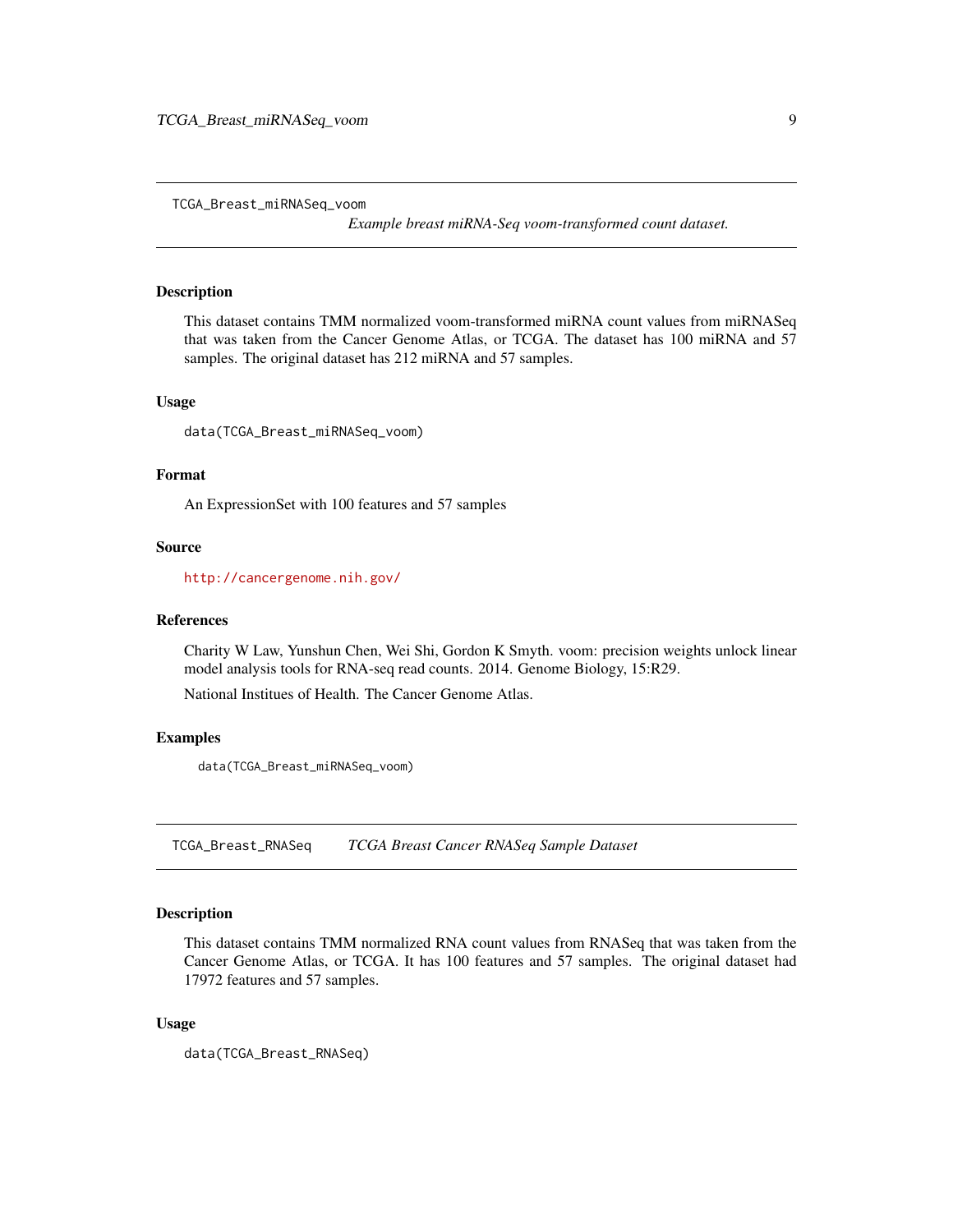#### <span id="page-9-0"></span>Format

An ExpressionSet with 100 features and 57 samples

#### Source

<http://cancergenome.nih.gov/>

#### References

Charity W Law, Yunshun Chen, Wei Shi, Gordon K Smyth. voom: precision weights unlock linear model analysis tools for RNA-seq read counts. 2014. Genome Biology, 15:R29.

National Institues of Health. The Cancer Genome Atlas.

#### Examples

data(TCGA\_Breast\_RNASeq)

TCGA\_Breast\_RNASeq\_voom

*TCGA Breast Cancer RNASeq Sample Dataset*

#### Description

This dataset contains TMM normalized voom-transformed RNA count values from RNASeq that was taken from the Cancer Genome Atlas, or TCGA.

#### Usage

```
data(TCGA_Breast_miRNASeq_voom)
```
#### Format

An ExpressionSet with 100 features and 57 samples

#### Source

<http://cancergenome.nih.gov/>

#### References

Charity W Law, Yunshun Chen, Wei Shi, Gordon K Smyth. voom: precision weights unlock linear model analysis tools for RNA-seq read counts. 2014. Genome Biology, 15:R29.

National Institues of Health. The Cancer Genome Atlas.

#### Examples

data(TCGA\_Breast\_miRNASeq\_voom)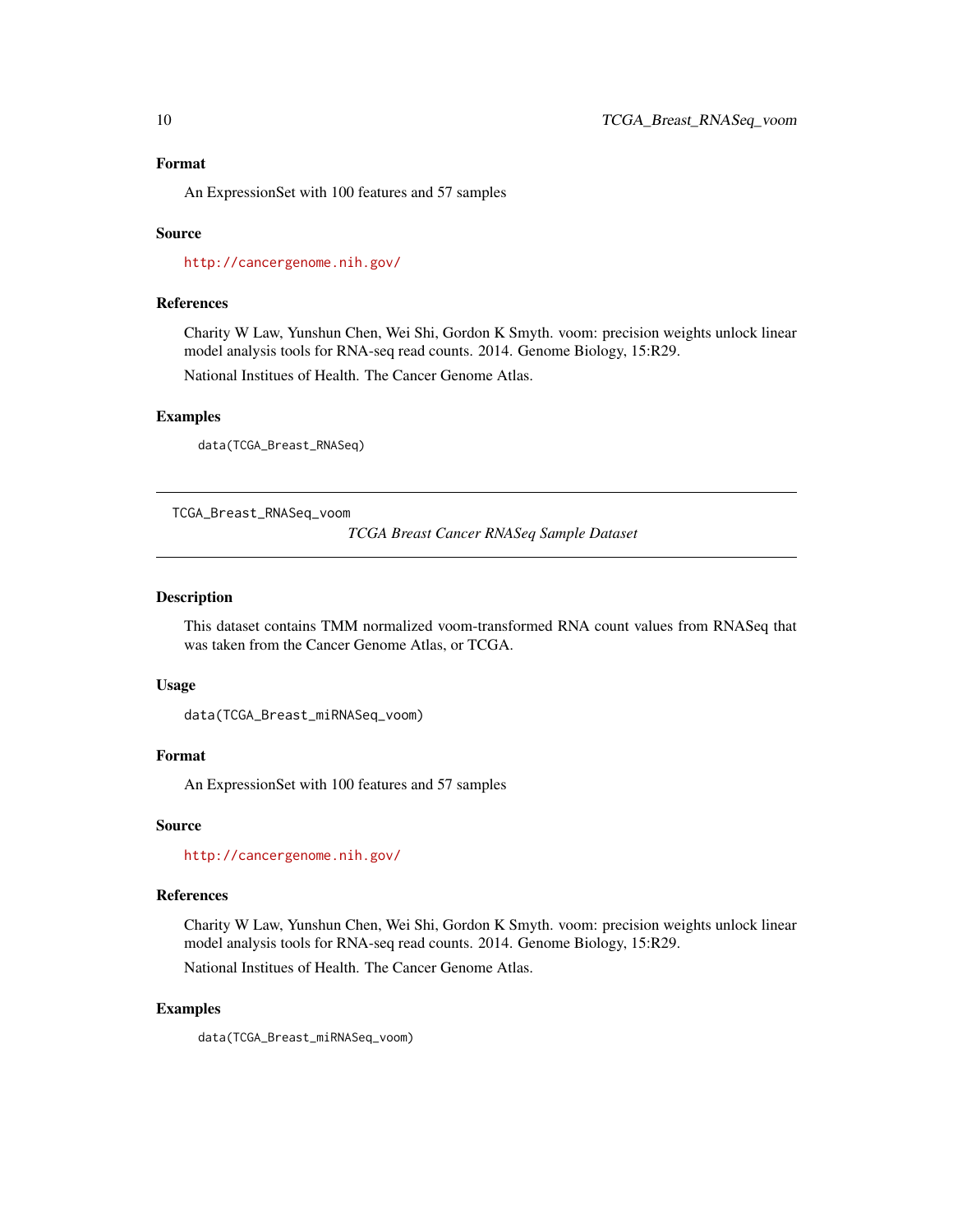<span id="page-10-0"></span>TCGA\_GBM\_miRNA\_microarray

*TCGA Glioblastoma Multiforme miRNA Sample Dataset*

#### Description

This dataset contains miRNA expression values from a microarray that was taken from the Cancer Genome Atlas, or TCGA. It has 10 features and 30 samples. The original dataset had 331 features and 30 samples.

#### Usage

data(TCGA\_GBM\_miRNA\_microarray)

#### Format

An ExpressionSet with 10 features, 30 samples

#### Source

<http://cancergenome.nih.gov/>

#### References

National Institutes of Health. The Cancer Genome Atlas.

#### Examples

data(TCGA\_GBM\_miRNA\_microarray)

TCGA\_GBM\_transcript\_microarray

*TCGA Glioblastoma Multiforme Transcript Sample Dataset*

#### Description

This dataset contains transcript expression values from a microarray that was taken from the Cancer Genome Atlas, or TCGA. It has 10 features and 30 samples. The original dataset had 72656 features and 30 samples.

#### Usage

data(TCGA\_GBM\_transcript\_microarray)

#### Format

An ExpressionSet with 10 features, 30 samples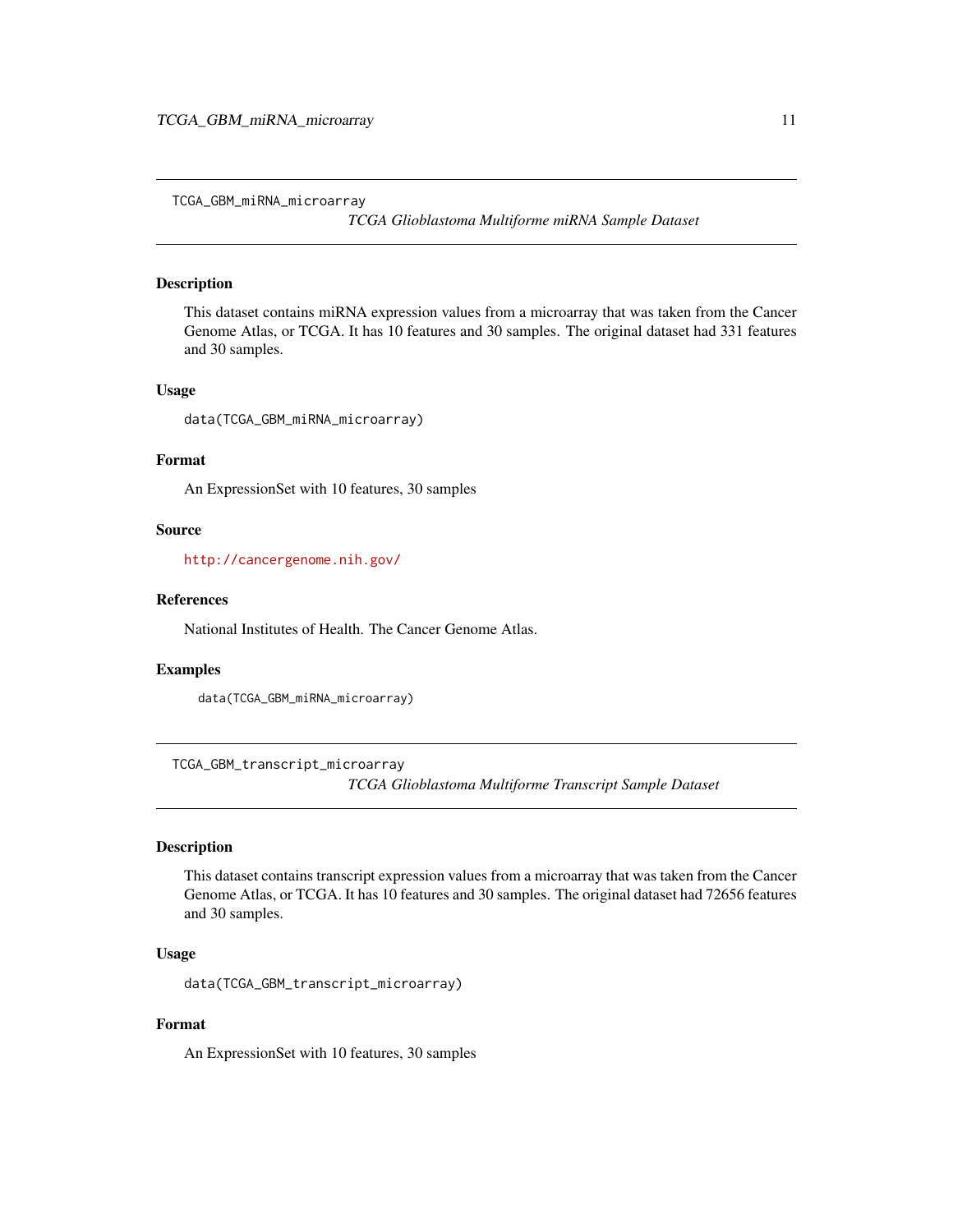#### Source

<http://cancergenome.nih.gov/>

#### References

National Institutes of Health. The Cancer Genome Atlas.

### Examples

data(TCGA\_GBM\_transcript\_microarray)